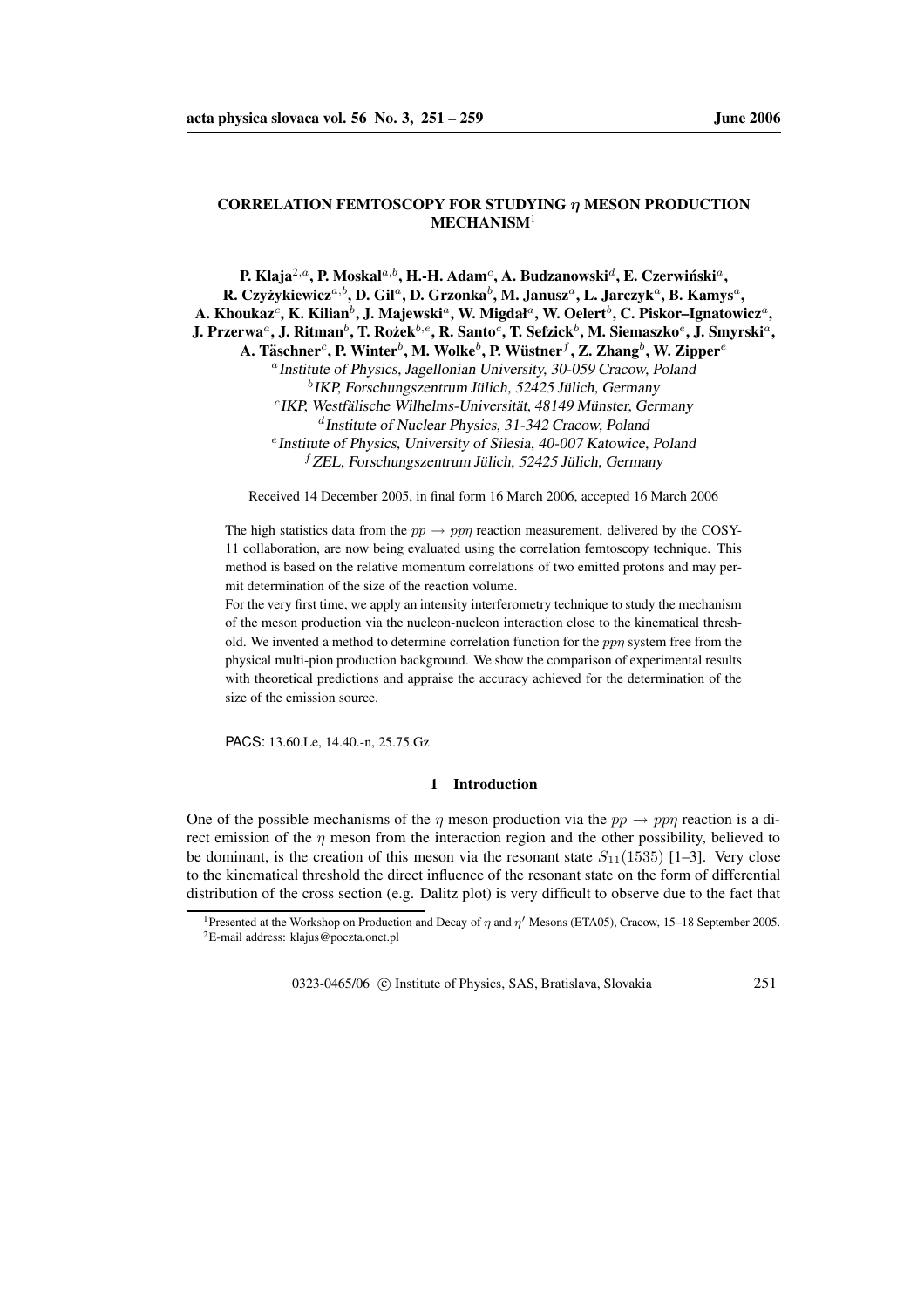the resonance is more than an order of magnitude broader ( $\Gamma \approx 150$  MeV [4]) than the available range of the invariant mass distribution, which in the case considered in this article amounts to 15.5 MeV [5]. Therefore it is worth trying to find an observable different from the distributions of the cross sections which can deepen our understanding of the reaction dynamics. We assess that such an additional information about the production mechanism may be derived from the size of the reaction region from which the particles emerge.

In comparison to the direct production, the presence of the resonance in the production process ( $pp \to pN^* \to pp\eta$ ) will increase the effective size of the protons separation at the moment when they appear as free (on-shell) particles. The information about the effective spatial proton's separation at this moment may be derived from the proton-proton correlation function. However, the shape of this function depends also on the interaction between the emitted particles, and in order to draw unbiased conclusions about the spatial size of the emission source, the effect from the final state interaction (FSI) has to be determined precisely. Due to the presence of the Coulomb and strong interaction, and the non-trival problems with the description of the three body (nucleon-nucleon-meson) system, there exists at present no rigorous description of the interaction within the ppη system [6]. Yet, in practice we can account for the pp $\eta$ FSI, parametrizing it from the precisely measured  $m_{nn}$  and  $m_{nn}$  invariant mass distributions [7]. Therefore, by the analogy to the successful analysis based on the Dalitz plot and correlation function, performed for the determination of the size of the neutron halo in the <sup>14</sup>Be (<sup>12</sup>Be + n + n) and the mechanism of its dissociation on C and Pb targets [8], we would like to conduct similar investigations for the ppη system in  $pp \to pp\eta$  reaction. In case of the  $pp \to pp\eta$  reaction it can be possible that two protons coming from the reaction volume could be emitted with a uncorrelated phases since the reaction proceeds in two steps  $(pp \to pN^* \to pp\eta)$  via the excitation of the intermediate resonance state  $N^*$  (1535) which decays delayed in time into the proton and the  $n$  meson.

Due to the short life-time of the resonant state, the average increase of the effective size of the source in respect to the direct production is expected to be small (in the order of the fraction of femtometer), but as we will argue later, the accuracy we can achieve is better than 0.1 fm. Moreover, there is another interesting aspect connected to the study of the reaction volume. Namely, it cannot be a priori excluded that the geometrical dimensions of the source can be much larger due to the reflection of the topological (Borromean) bounding in the *ppn* system. As Borromean we call a bound three-body system in which none of the two-body subsystems is bound. There exists, an encouraging and interesting conjecture of S. Wycech who pointed out that a large enhancement in the excitation function of the  $pp \rightarrow pp\eta$  reaction observed close to the kinematical threshold may be described assuming, that the proton-proton pair is produced from a large (Borromean like) object of a 4 fm radius [9].

The Borromean bounding in the three body system is a very intriguing issue attracting the researchers from different fields of science. In nuclear physics the <sup>11</sup>Li ( ${}^{9}Li + n + n$ ) and  ${}^{6}He$  $(\alpha + n + n)$  nuclei have been found to have such a property [10]. Another, interesting and worth noticing example, is that very recently nanoscale Borromean rings were constructed in a wholly synthetic molecular form [11, 12].

At present it is, however, still not established whether the low energy *ppn* system can form a Borromean or resonant state.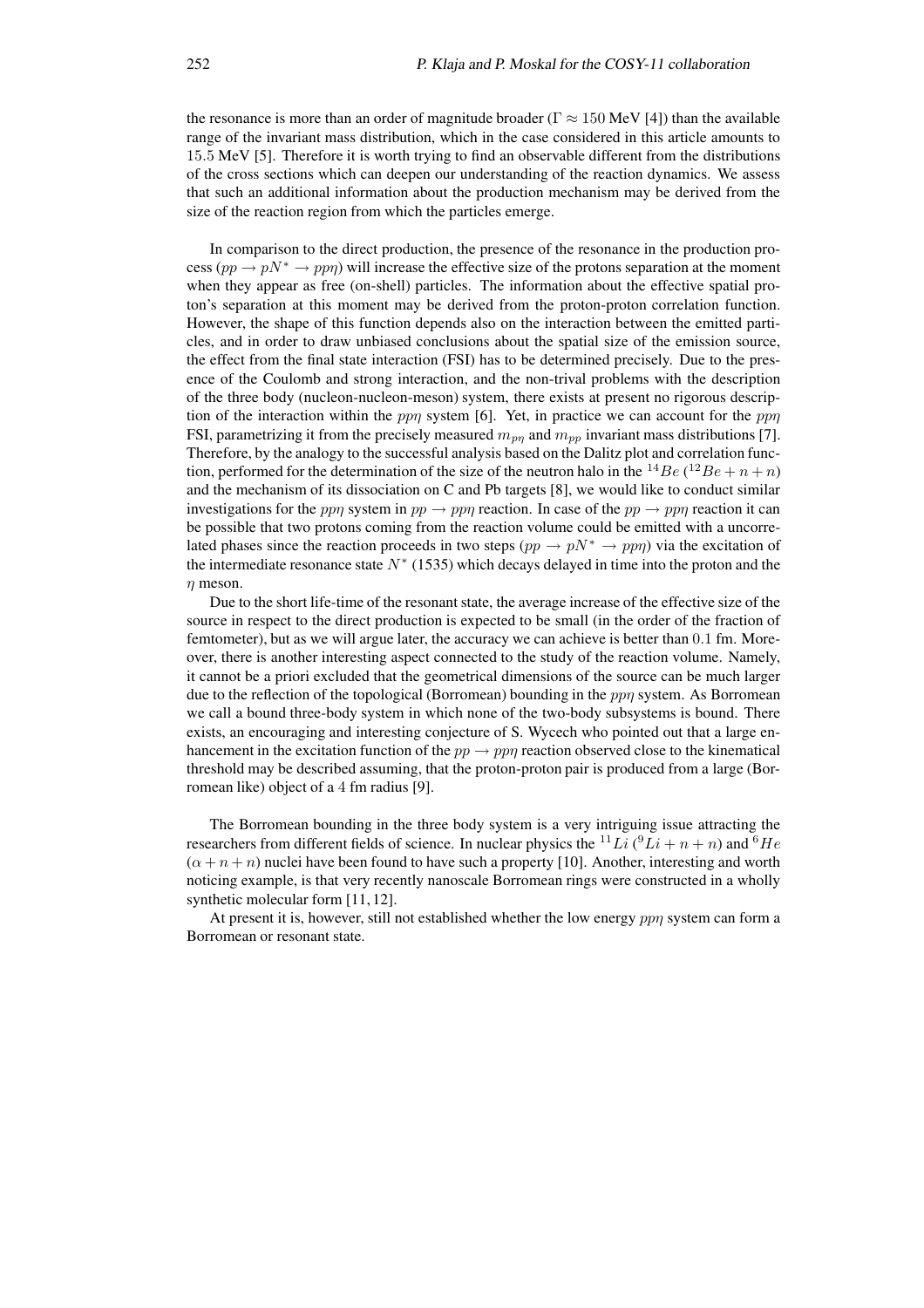#### **2 Correlation femtoscopy**

The momentum correlations of particles at small relative velocities are widely used to study space-time characteristics of production processes, so serving as a correlation femtoscopy [13]. Correlation femtoscopy originates from an intensity interferometry known as HBT effect [14]. Implemented into nuclear physics [13,15,16], this technique permits to determine the size of the source from which the particles are emitted. It is based on the correlation function, which relates the space-time separation of the particles to their momenta  $p_1$  and  $p_2$  at the emission time. This function can be expressed in terms of pair- and single-particle cross section [17]:

$$
R(p_1, p_2) = C \cdot \frac{d^6 \sigma / d^3 p_1 d^3 p_2}{(d^3 \sigma / d^3 p_1)(d^3 \sigma / d^3 p_2)} - 1,
$$
\n(1)

where C denotes the overall normalization constant. Generally one can relate a correlation function with a Fourier transform of the spatial distribution of the emission source [18]. The shape of a two-proton correlation function depends on the spatial size of the source, quantum statistics and the interaction between the outgoing particles.

In our case the influence of the *ppn* FSI can be derived from the experiment. More details will be given in the next section. Thus, taking FSI into account when calculating a correlation function will permit to study the dependence of the shape of this function on the spatial dimensions of the reaction region.

As far as the experiment is concerned, in case of impossibility for the single particle cross section measurement, an alternative definition for the correlation function can be applied. Equivalently to Eq. (1), one can calculate such a function by generating an "uncorrelated" yield via event mixing technique, as shown by Kopylov and Podgoretsky [16]. The correlation function is then given by [17]:

$$
R(q) + 1 = C_{12}^* \frac{Y_{12}(q)}{Y_{12}^*(q)},
$$
\n(2)

where  $Y_{12}(q)$  denotes the coincidence yield and  $Y_{12}^*(q)$  stands for the yield derived from the uncorrelated reference sample.  $C_{12}^*$  is an appropriate normalization constant. Here,  $R(q)$  denotes a projection of the correlation function onto the relative momentum of emitted particles  $q =$  $|\vec{p_1} - \vec{p_2}|.$ 

## **3 Interaction within the** ppη **system**

The influence of the interaction between ejectiles of the  $pp \rightarrow pp\eta$  reaction on the correlation function can be inferred from the invariant mass distributions of the two-particles subsystems.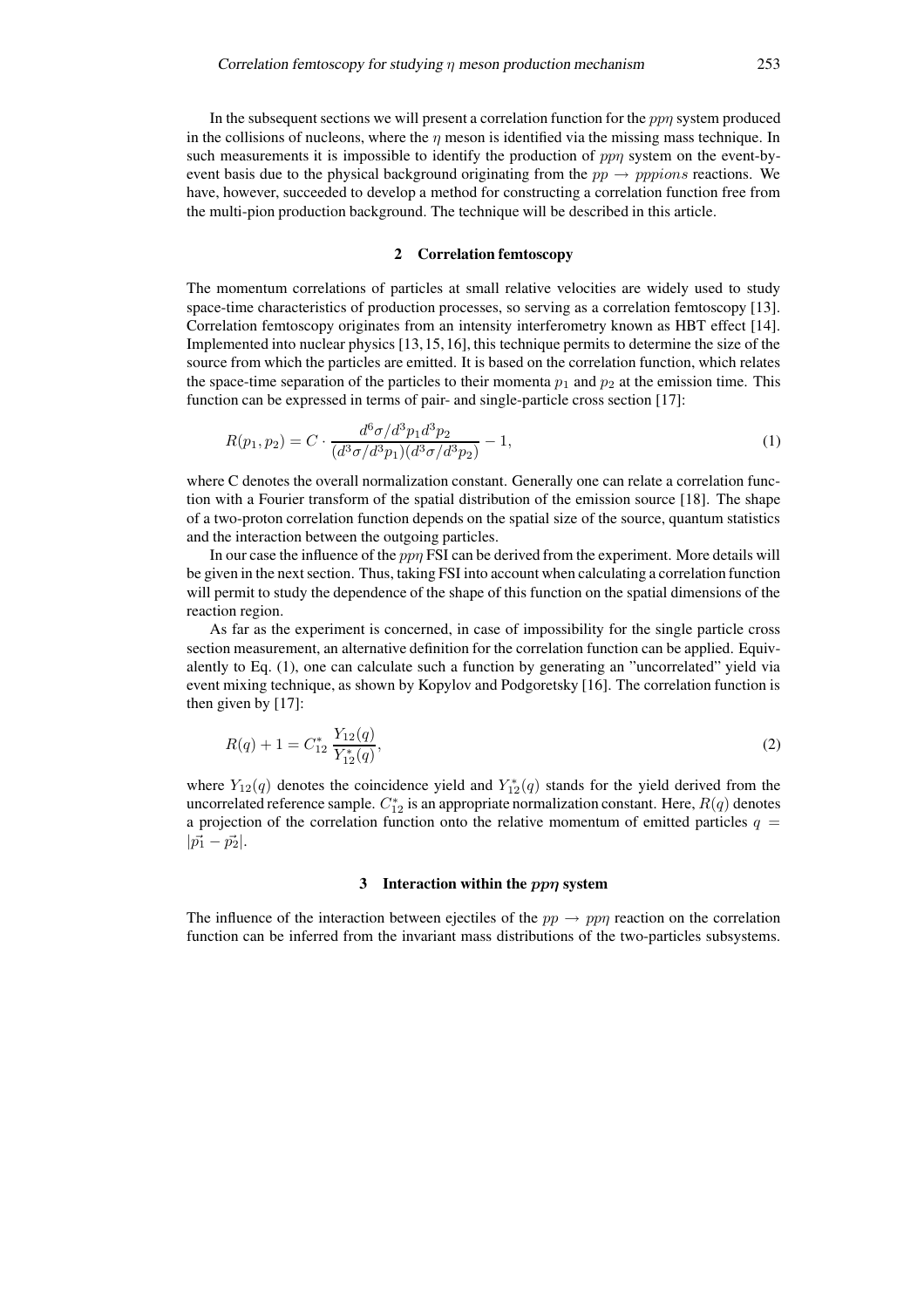

Fig. 1. Missing mass spectrum for  $pp \rightarrow ppX$  rection determined in the experiment at beam momentum  $p_B = 2.0259$  GeV/c [5] (points). The solid line histograms present the simulation of 1.5  $\times 10^8$  events of  $pp \to pp\eta$  reaction, and  $10^{10}$  events for the  $pp \to pp2\pi$ ,  $pp \to pp3\pi$  and  $pp \to pp4\pi$  reactions. The simulated histograms were fitted to the data varying only the magnitude.

The  $pp \rightarrow pp\eta$  reaction was measured with high statistics by the COSY-11 collaboration at beam momentum  $p_B = 2.0259$  GeV/c [5]. The determined missing mass spectrum for the  $pp \rightarrow ppX$  process is presented in figure 1. One can easly recognize the sharp peak from the  $\eta$  meson production over a flat multi-pion production background. The estimated number of  $\eta$ production events is around 25 thousands. High statistics in an such experiment allows to derive the distributions of differential cross sections free of the multi-meson production background [5, 7]. An example of such a distribution is presented in the left panel of Fig. 2. This figure presents the projection of the phase-space distribution onto the two-proton invariant mass axis. One can easily recognize the growth of the population density at the range where protons have small relative momenta. The shown distribution is free of the multi-pion background since the number of  $pp \rightarrow pp\eta$  events has been extracted for each point separately, first selecting data according to the square of the proton-proton invariant mass  $(s_{pp})$  value and then for each  $s_{pp}$ interval constructing a missing mass distributions. Generally, the full experimentally accessible information of the interaction within the *ppn* system is contained in the Dalitz plot distribution (shown in the right panel of Fig. 2) which we can use when taking into account an influence of the *ppn* FSI on the correlation function.

# **4 Proton-proton correlation function** for the  $pp \rightarrow pp\eta$  **reaction**

In this section we would like to present a method of evaluation of proton-proton correlation function for the investigated  $pp \rightarrow pp\eta$  reaction. Subtraction of the physical background and corrections for the limited acceptance of the detection system constitute the two main challanges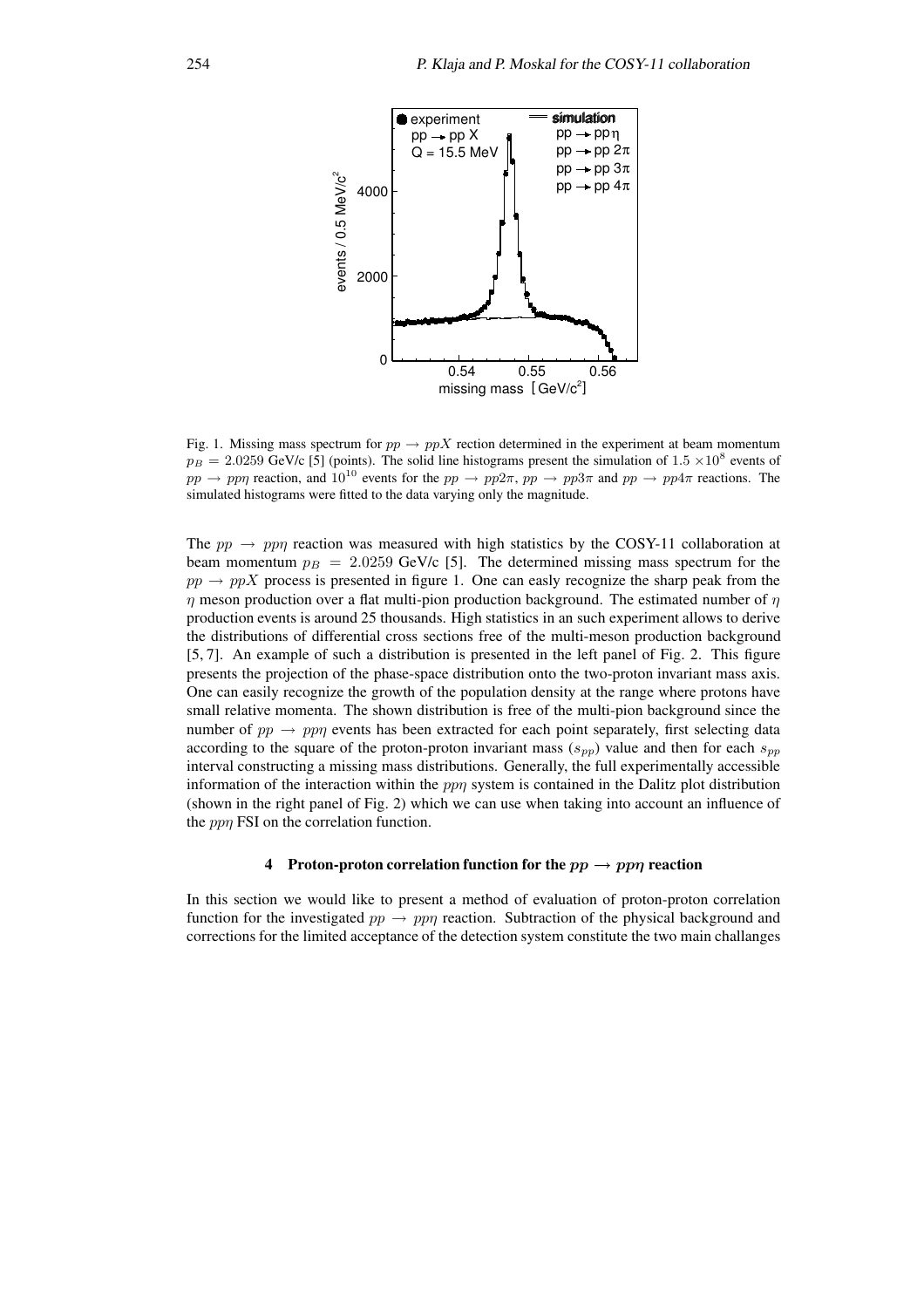

Fig. 2. (Left panel): Distribution of the square of the proton-proton  $(s_{pp})$  invariant mass for the  $pp \to pp\eta$ rection at  $Q = 15.5$  MeV [5, 7]. The solid line corresponds to the calculations under the assumption of only proton-proton interaction [19]. (Right panel): Dalitz plot distribution. Experimental results determined for the pp  $\rightarrow$  ppn rection at the excess energy of  $Q = 15.5$  MeV. Data were corrected for the detection acceptance and efficiency.

we have to face when deriving the correlation function from the experimental data. Here we will concentrate on the former one.

According to Eq. (2) the two-proton correlation function  $R(q)$  can be defined [17] as a ratio of the reaction yield  $Y_{pp\eta}(q)$  to the uncorrelated yield  $Y^*(q)$ . In the discussed  $pp \to pp\eta$ experiment, only four-momenta of two protons were measured and the unobserved meson was identified via the missing mass technique [5,7]. In such measurement the entire accessible information about an event is contained in the momentum vectors of registered protons. Therefore, it is in principle impossible to decide whether a given event corresponds to the  $\eta$  meson production or whether it is due to the multi-pion creaction. However, statistically, on the basis of the missing mass spectra, one can derive a number of events originated from the production of  $pp\eta$  system, for a chosen region of the phase-space. Therefore,  $Y_{ppn}(q)$  can be easily extracted for each studied interval of q by dividing the sample of measured events according to the value of  $q$ , next calculating the missing mass spectra of the  $pp \rightarrow ppX$  reaction for each sub-sample separately, and counting the number of  $pp\eta$  events from these spectra. An example of such histogram for one value of  $q$  is presented in the right panel of Fig. 3. To demonstrate the full set of the data in the left panel of Fig. 3 we show also a spectrum of the population density over the plane spanned by  $q$  and the missing mass.

The statistics obtained in the considered measurement allowed to divide the kinematically available range of q into bins whose width ( $\Delta q = 5$  MeV/c) corresponds approximately to the accuracy of the determination of the relative proton momentum ( $\sigma(q) \approx 6$  MeV/c).

An extraction of  $Y^*(q)$ , unbiased by the multi-pion production is however not trivial. Applying a mixing technique one can construct an uncorrelated reference sample taking momentum vectors of protons corresponding to different real events. A real event is determined by the momentum vectors of two protons registered in coincidence, and an uncorrelated event will thus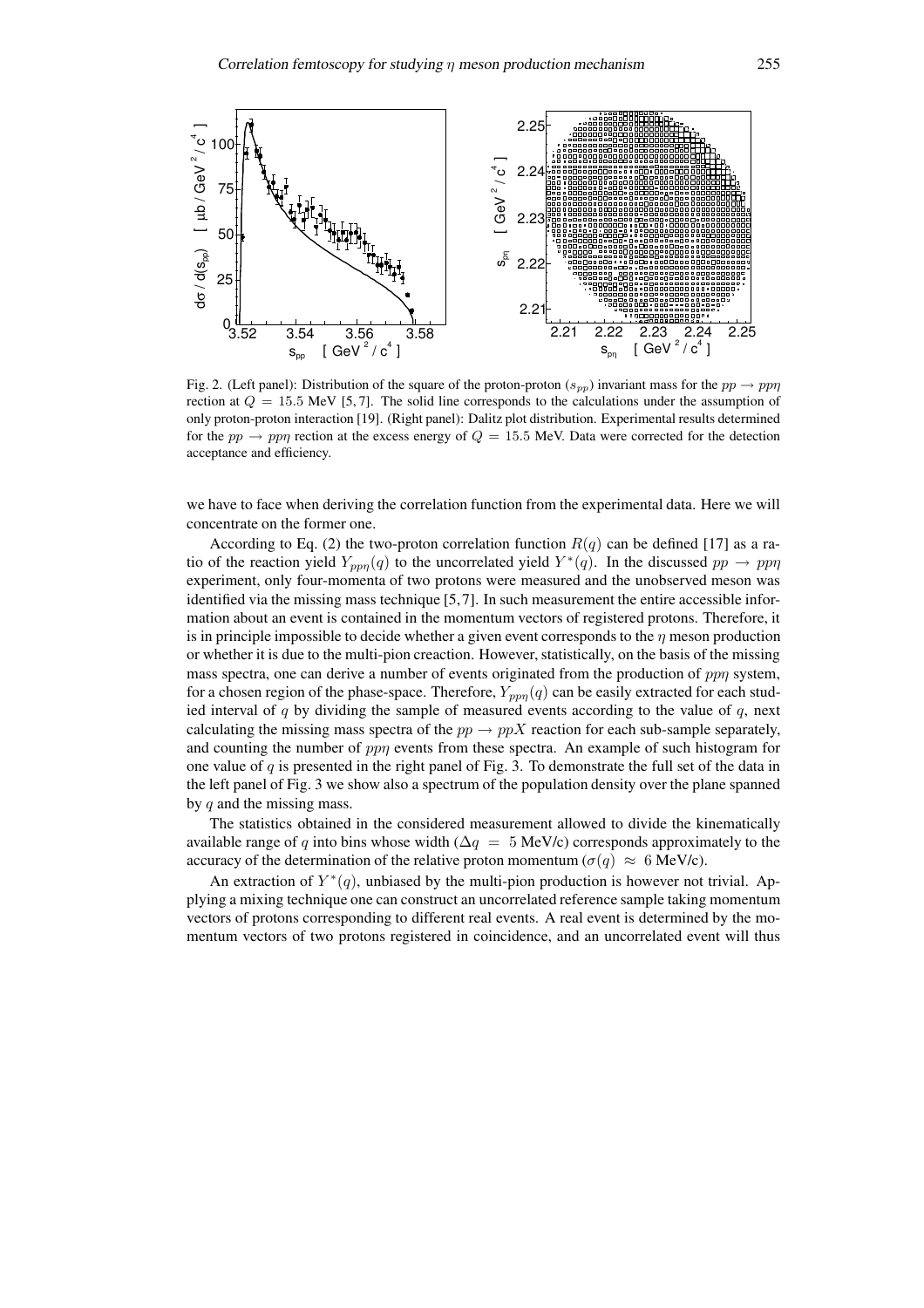

Fig. 3. (Left panel): The example of the high statistics distribution of the measured  $pp \rightarrow ppX$  reaction close to the  $\eta$  meson production threshold [5]. (Right panel): The example of missing mass spectrum measured [5] for the  $pp \rightarrow pp\eta$  reaction at  $q \in (0.06; 0.07)$  GeV/c.

comprise momentum vectors of protons ejected from different reactions. Unfortunately, in such a sample of uncorrelated momentum vectors, due to the loss of the kinematical bounds, the production of the  $\eta$  meson will be not reflected on the missing mass spectrum and hence it can not be used to extract a number of mixed-events corresponding to the production of the  $\eta$  meson. Therefore, in order to determine a background-free correlation function for the  $pp \rightarrow pp\eta$  reaction we performed an analysis in the following manner: First, for each event, we have determined a probability  $\omega$  that this event corresponds to the  $pp \to pp\eta$  reaction. The probability  $\omega_i$ , that  $i^{th}$   $pp \rightarrow ppX$  event with a missing mass  $m_i$ , and relative momentum of  $q_i$  corresponds to  $pp \rightarrow pp\eta$  reaction was estimated according to the below formula:

$$
\omega_i = \frac{N_\eta}{N_\eta + N_B}(m_i, q_i),\tag{3}
$$

where  $N_{\eta}$  stands for the number of the  $pp \to pp\eta$  reactions and  $N_B$  is the number of events corresponding to the multi-pion production. The values of  $N_{\eta}$  and  $N_B$  were extracted from the missing mass distributions produced separately for each of the studied intervals of relative momentum q. An example of a missing mass spectrum with the pictorial definitions of  $N_B$  and  $N_{\eta}$  is presented in the right panel of Fig. 3. Next, in order to obtain a value of  $Y_{pp\eta}(q)$  for a certain  $q$  we have added probabilities of all events for which a relative momentum of two protons belongs to the bin centered at q. Thus,  $Y_{pp\eta}(q) = \sum_i \omega_i$  where i enumerates all events with relative protons momentum corresponding to the considered  $q$  bin. The result is of course per definition the same as obtained earlier by counting the number of events  $(Y_{pp\eta}(q) = \sum_j N_{\eta}(j))$ where  $j$  enumerates bins in the histogram.

However, now having introduced the weights we can calculate also the value of  $Y^*(q)$  without a bias of the multi-pion background. We can achieve this by sorting an uncorrelated sample according to the  $q$  values similarly as in the case of the correlated events and next for each sub-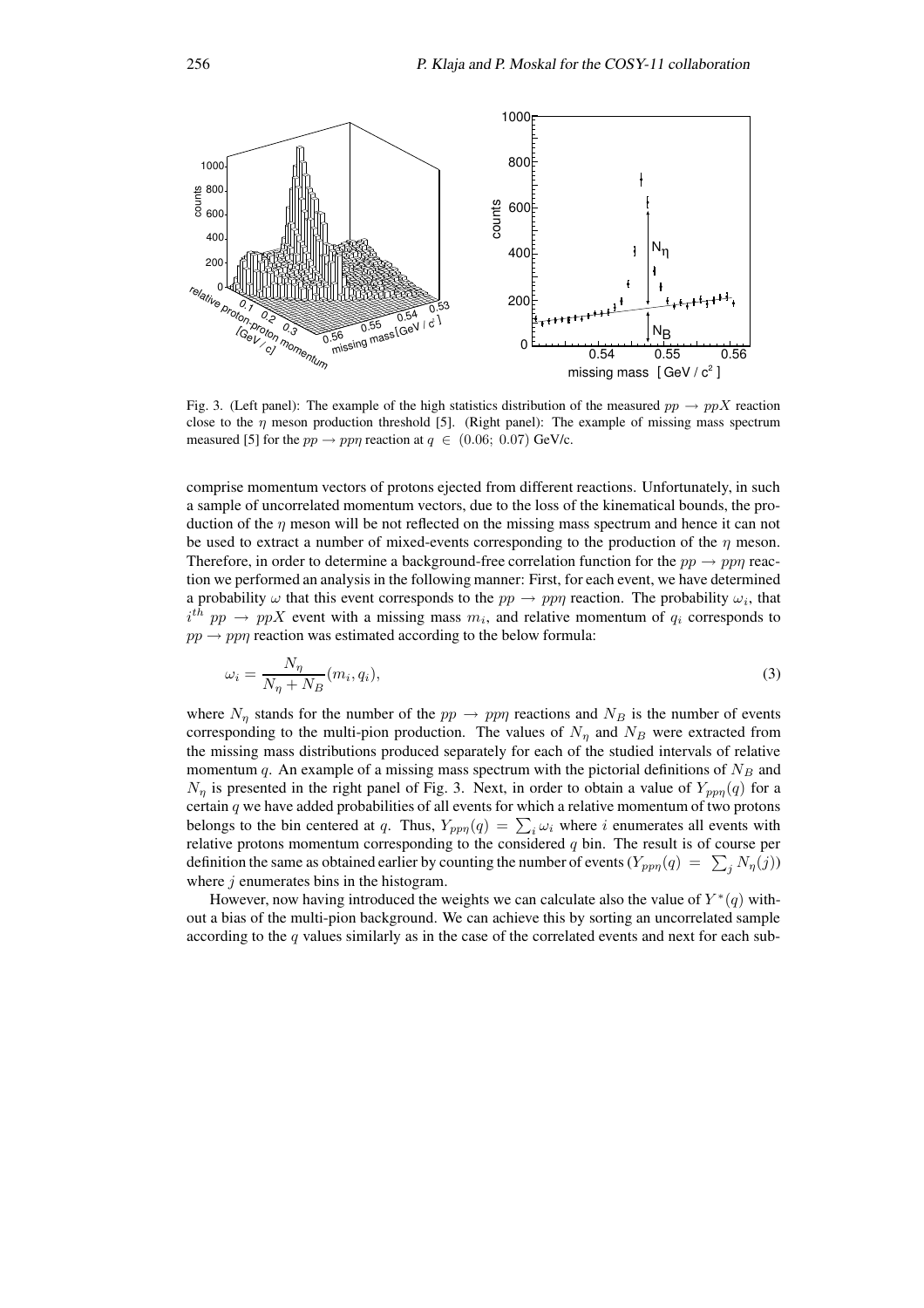

Fig. 4. Comparison of the experimental correlation function for the  $pp \rightarrow ppX$  reaction, without acceptance correction represented by full dots and theoretical calculations indicated as two solid lines for emission sources parametrized by Gaussian distribution with  $r_0 = 2.0$  and 4.0 fm.

sample we construct background free  $Y^*(q)$  as a sum of the probabilities that both protons in an uncorrelated event originate from the reaction where the  $\eta$  meson was created. Specifically, if in a given uncorrelated event denoted by  $k$ , one momentum is taken from a real event say  $k1$  and the second momentum from an real event  $k2$ , then the probability that both correspond to the reactions where the  $\eta$  was created equals to  $\omega_{k1} \cdot \omega_{k2}$ , and hence the uncorrelated yield  $Y^*(q)$  may be constructed as a  $\sum_k \omega_{k1} \cdot \omega_{k2}$ , where k enumerates events in the uncorrelated sub-sample with a relative protons momentum q.

In the limit of absence of background all values of  $\omega$  would be equal to 1 and so deriving both  $Y_{pp\eta}(q)$  and  $Y^*(q)$  we would just count the events. In the presence of the background if a missing mass of real event is from the outside of the  $\eta$  signal than it is certain that this event corresponds to the multi-pion production process and it indeed will not be taken into account in the calculation of  $Y_{pp\eta}(q)$  and  $Y^*(q)$  since its weight will be equal to zero. If the missing mass of the given event is from the region where  $N_n$  is larger than zero than we don't know whether the event is from the  $\eta$  or multi-pion creation. However, for the calculation of the yields we need only the overall number of  $\eta$  events from a given range of the q value. This could be determined either by taking only  $\eta$  events into account and counting them with a weight equal to one (which is in principle impossible since this events are kinematically indistinguishable from the multi-pion production) or as we did by counting all events fulfilling a required kinematical conditions (in our case we look only at  $q$ ) and assigning them probabilities that they belong to the  $\eta$  production.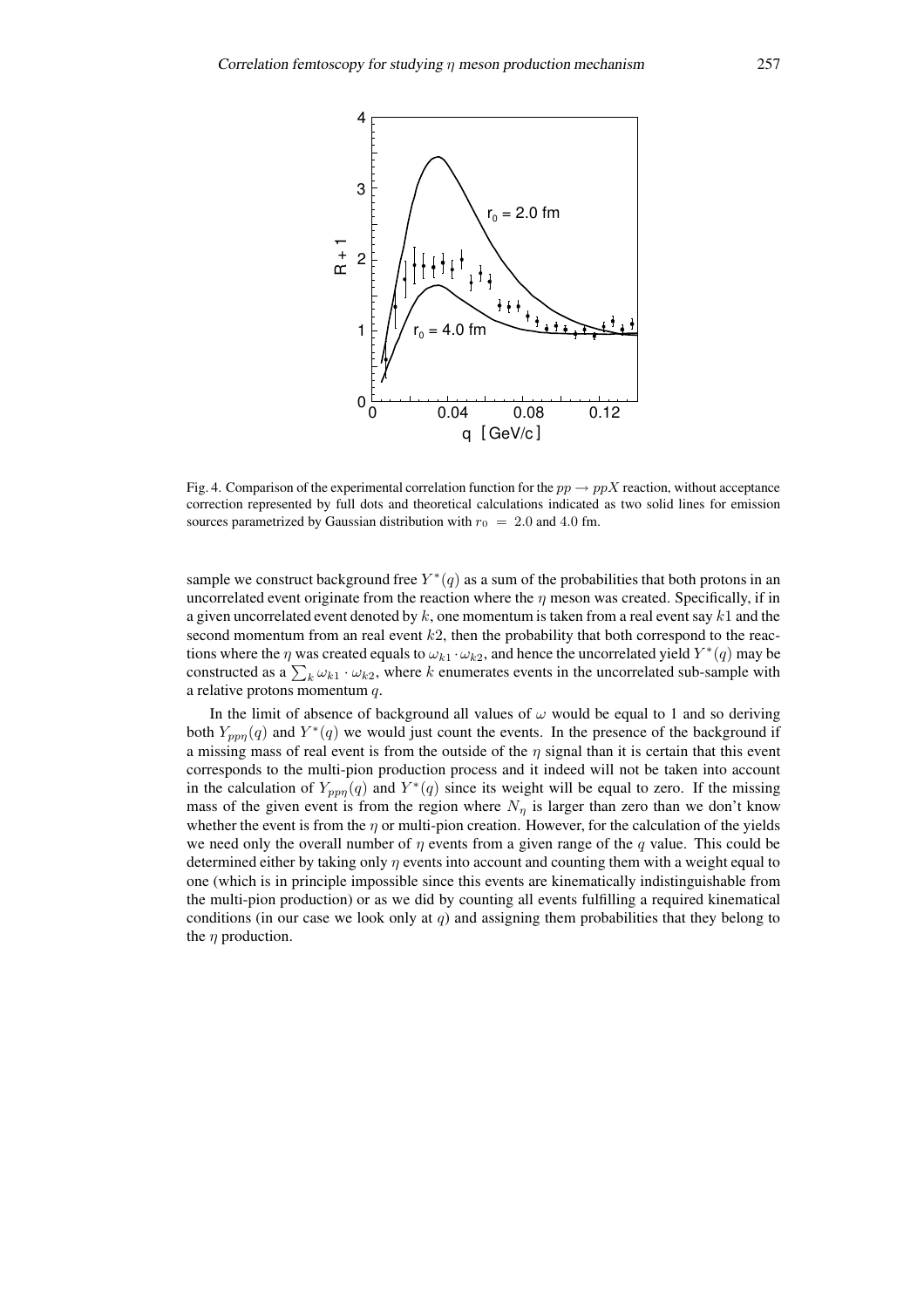The correlation function derived from the data is presented in Fig. 4. It is compared to the calculations, performed assuming a simultaneous emission of the two protons and the  $\eta$  meson and approximating tentatively the effective spatial shape of the emission zone by the Gaussian distribution. In such a case the standard deviation of such distribution - hereafter referred to as  $r_0$  - constitutes the measure of the dimension of the source. For the simulations we presently adapted a computing procedure written by R. Lednicky [20,21], which already has been successfully applied in other studies (example in ref. [8]). At present we take into account proton-proton FSI only, but in further analysis, we would like to make simulations with compliance of the  $pp\eta$ FSI as can be extracted from the Dalitz plot distributions.

The determined experimental correlation function shows a maximum at a value of  $q$  as predicted by simulations. The height of the peak at  $q \approx 40$  MeV/c depends significantly on the value of  $r_0$  and therefore the magnitude of this maximum may serve as a measure of the volume of the reaction zone. A rough comparison between theoretical correlation functions simulated with  $r_0 = 2$  fm and 4 fm, respectively, and the experimental one shown in Fig. 4 indicates that the size of the reaction volume can be approximated by the Gaussian distribution with  $r_0 \approx 3$  fm. Of course, generally the size of the reaction zone can be extracted by the comparison of the experimental and simulated correlation functions treating  $r_0$  as a fitting parameter.

The results presented in Fig. 4 have not been corrected for the acceptance of the COSY-11 detection setup yet, and the theoretical calculations have been performed without taking into account the experimental spread of the momenta. These corrections could significantly influence the final results. Therefore in a present article we do not perform a quantitative analysis. We only put out the emphasis on exploring the method which can be further adapted to examine the dynamics of  $\eta$  and  $\eta'$  meson production mechanism in nucleon-nucleon collisions. Although after the mentioned corrections the result may be different, it is worth noticing that the extracted value of  $r_0$  is compatible with the effective range (2.8 fm [22]) of the proton-proton interaction.

From the comparison of the theoretical lines and the data in Fig. 4 one can appraise a statistical accuracy of the  $r_0$  determination which can be achieved when performing fit with  $r_0$  as a free parameter. Examining in Fig. 4 the range of  $0.02 \text{ GeV}/c < q < 0.10 \text{ GeV}/c$  one observes there 15 points with a statistical errors corresponding to the accuracy varying between 0.2 fm and 0.5 fm. Thus as far as the statistical precision is concerned we will be able to determine the effective size of the source with the precision much better than the errors quoted above for the single points.

**Acknowledgement:** We acknowledge the support of the European Community-Research Infrastructure Activity under the FP6 "Structuring the European Research Area" programme (Hadron-Physics, contract number RII3-CT-2004-506078), of the FFE grants (41266606 and 41266654) from the Research Centre Jülich, of the DAAD Exchange Programme (PPP-Polen), of the Polish State Committe for Sci. Res. (grant No. PB1060/P03/2004/26), and of the RII3/CT/2004/506078 - Hadron Physics-Activity -N4:EtaMesonNet.

#### **References**

- [1] P. Moskal, M. Wolke, A. Khoukaz, W. Oelert: Prog. Part. Nucl. Phys. **49** (2002) 1
- [2] G. Fäldt, T. Johansson, C. Wilkin: *Phys. Scripta* T 99 (2002) 146
- [3] C. Hanhart: Phys. Rept. **397** (2004) 155